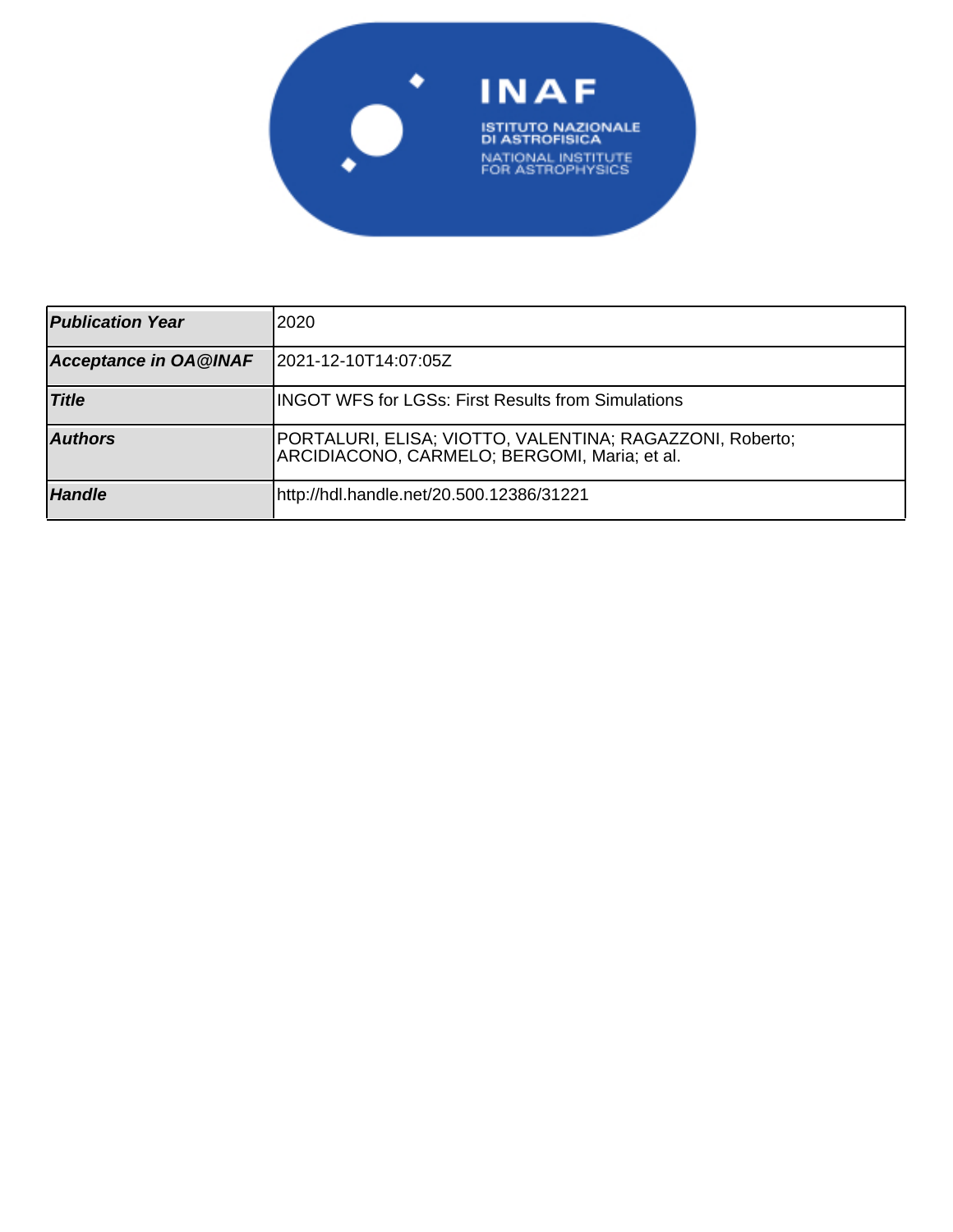# INGOT WFS for LGSs: First Results from Simulations

Elisa Portaluri<sup>a,b</sup>, Valentina Viotto<sup>a,b</sup>, Roberto Ragazzoni<sup>a,b</sup>, Carmelo Arcidiacono<sup>a,b</sup>, Maria

Bergomi<sup>a,b</sup>, Davide Greggio<sup>a,b</sup>, Kalyan Radhakrishnan<sup>a,b</sup>, Simone di Filippo<sup>a,b</sup>, Luca

Marafatto<sup>a,b</sup>, Marco Dima<sup>a,b</sup>, Federico Biondi<sup>a,b</sup>, Jacopo Farinato<sup>a,b</sup>, and Demetrio Magrin<sup>a,b</sup>

a INAF - Osservatorio Astronomico di Padova - vicolo dell'Osservatorio, 35122, Padova, Italy <sup>b</sup>ADONI - Laboratorio Nazionale di Ottica Adattiva, Italy

# ABSTRACT

The Ingot WFS, a Pyramid-like WFS, has been proposed as a relief to the LGS spot elongation. Actually, the artificial sources are confined in an excited cigar-shaped region in the sodium layer and portions of the telescope aperture have a corresponding different perspective. This diversity generates a variation of the WFS response depending on the illuminated sub-aperture position. The feasibility study of the INGOT WFS is developing within the MAORY project. In this work we present the numerical simulator built in order to investigate the performance of the Ingot WFS in terms of Strehl Ratio, obtained reconstructing the incoming turbulent wavefront with a modal approach, in a closed-loop fashion. We also discuss the assumptions and tests we made in order to explore the range of parameters that play key roles in the game. Finally, we report on the overall results of the simulations of the performance expected by the Ingot WFS, under different conditions and input aberrations, with the aim to also compare the measured AO loop residuals with the Shack-Hartmann WFS ones, obtained working under the same assumptions.

Keywords: Laser guide star - Wavefront sensing

## 1. INTRODUCTION

In 2017, Ragazzoni et al. [1] presented a new idea of wavefront sensor, literally "a new fashion for an old paradigm". Such device was thought to overcome some limitations that affect the adaptive optics facilities that foresee the use of laser guide stars (LGSs) as references for the wavefront sensing. There we started from a 6-faces configurations, making the object very similar to an ingot, and hence the name came.

This kinf of device is intended to be used on the next generation of extremely large telescopes MCAO modules, which, of course, are going to be fed by artificial sources, like the European Extremely Large Telescope [2], the Giant Magellan Telescope [3], and the Thirty Meter Telescope [4]. LGSs, already used in modern telescopes, show some differences from natural stars, first of all being not point-like objects, but like 'cigars' in the sky because they are generated by the excitation of the Sodium layer, present in the atmosphere at around 90 km, therefore at a finite distance and with a certain thickness. Moreover this cigar has not the same shape as seen from each sub-aperture of a 40-m telescope: its geometry varies depending on the angle under which we see the LGS and gives rise to some important effects like the spot elongation (and the need for truncation if we consider a Shack-Hartmann wavefront sensor, SH-WFS, [5]), which play an important role when measuring the total noise in order to reconstruct and correct the wavefront. We should add to these considerations the fact that the cigar would not focus on a plane, but on a 3D volume! As the geometry is very important when we consider the total error budget of the system, the Ingot wavefront sensor (I-WFS) takes into account this problem. These issues (and other ones, like the fact that the source is monochromatic) are well known and massively studied in literature (i.e.: $[6,7,8]$ ).

In the meanwhile the ingot became a 3-faces sensor (Figure 1) with 2 reflecting and 1 transmitting parts (see [9,10] for an update of the sensor characteristics and idea). To evaluate the impact of this innovative WFS compared with a classical SH-WFS, we set up a group of people taking care of the different aspects necessary to a

Further author information: (Send correspondence to EP)

EP: E-mail: elisa.portaluri@inaf.it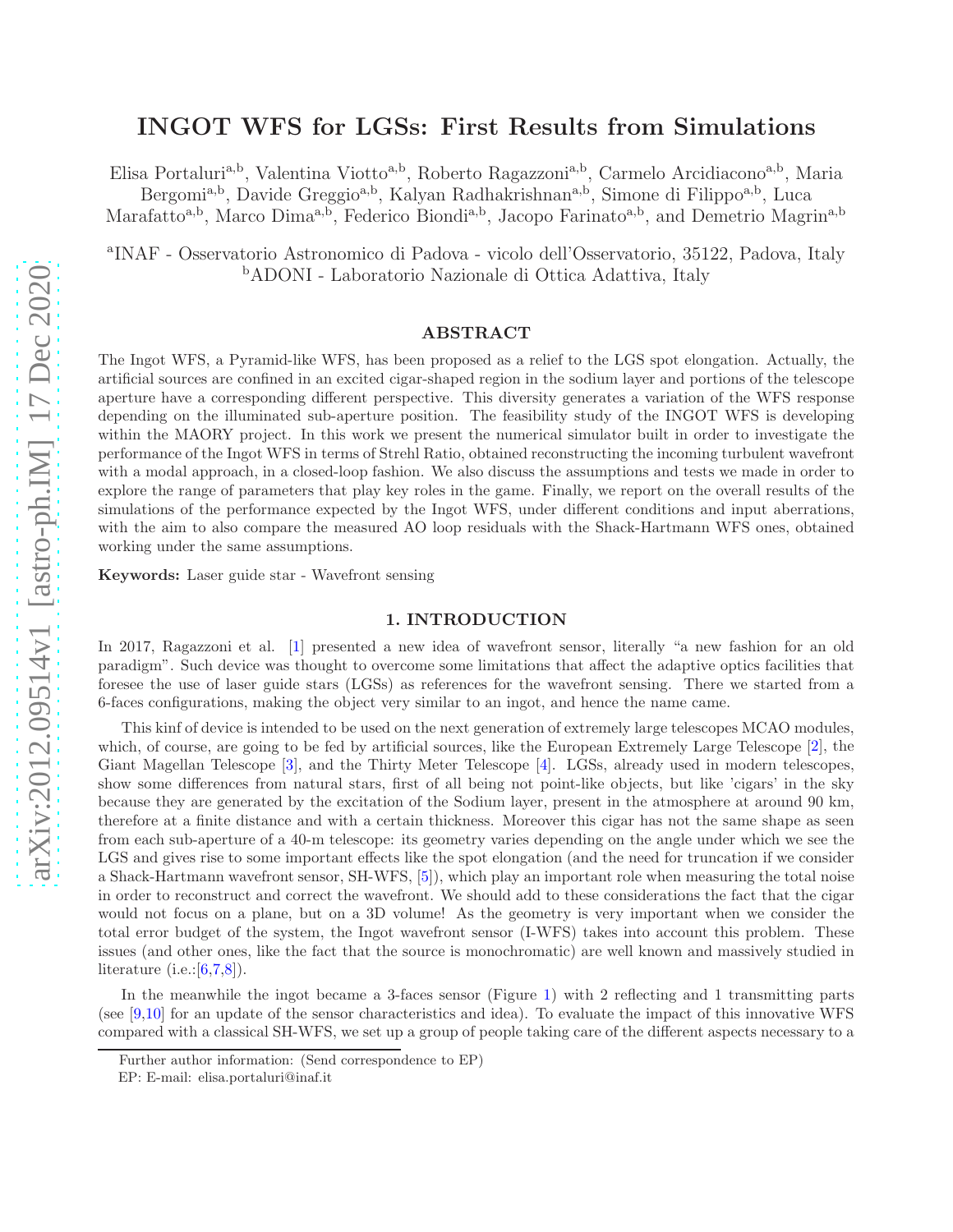feasibility study, i.e. arranging first laboratory experiments, fine-tuning the geometrical characteristics, working on the optical design and starting first simulations of the performance. In this work I will focus on the last aspect, describing the tomographic simulator we set up to study a 40-m telescope like the ELT equipped with an I-WFS and the first results we obtained.



Figure 1. 3-faces Ingot prism design.

# 2. THE SIMULATION TOOL

We developed a simulation tool [11], partially following a common approach, analogous to the one used by other tools dedicated to other WFSs, but different in some aspects because of the peculiar shape of the LGSs and of the geometrical characteristics of the I-WFS itself. Some of these differences are discussed in [12], together with the description of the trade-off we made to chose between the Fourier transform approach and the ray tracing one.

The code is written in Interactive Data Language (IDL) version 8.7 and it is composed by a number of functions computing different steps required by the overall simulation. The block diagram in Figure 2 describes the logical flow of the information inside the code, including inputs to be used at different stages and different flags that can be turned on depending on the aim of the simulation.



Figure 2. Logical flow of the simulation tool, including inputs and flags.

The simulation starts building an input wavefront that is perturbed and ends reconstructing it and calculating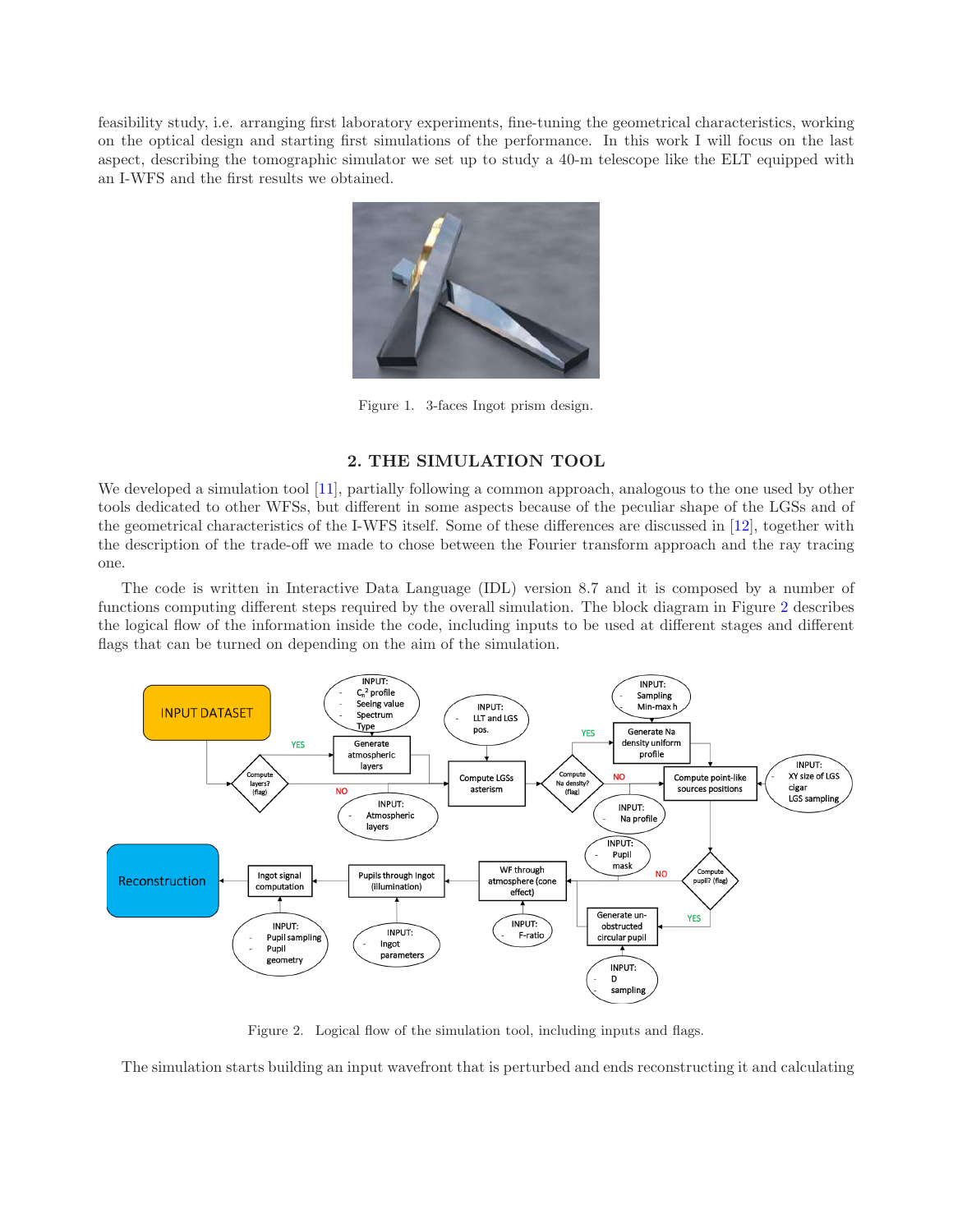the residuals between input and output:

$$
WF_{residual} = \frac{WF_{input} - WF_{reconstructed}}{WF_{input}}.\tag{1}
$$

The perturbation is driven by a certain atmosphere we use (the left-hand panel of Figure 3 shows for example the 35-layers  $C_n^2$  profile at Paranal) and some other tomographic inputs like the Fried parameter  $r_0$  and the power spectrum selected (von Karman or Kolmogorov). From such information the code generates the layers and takes also into account the telescope and launcher characteristics like size and position (see right-hand panel of Figure 3) to understand the asterism considered. For the moment we are considering only 1 LGS with a given sodium profile and with a certain spatial sampling (Figure 4): we can select between random sample to fill the source, or representing it like a cylinder uniformly sampled or with a number of disks with a certain intensity profile (this option is shown in the figure and it is used for the most of the time). The details of how we choose such a sampling are extensively described in [12], as a good compromise between speed of the code and resolution of the simulation.



Figure 3. Left-hand panel:  $C_n^2$  profile at Paranal adopted by ESO. It is composed by 35 turbulence layers. Right-hand panel: geometrical configuration of the launchers that fires the lasers.



Figure 4. Left-hand panel: several Sodium profiles that describe the thickness of the layer. Right-hand panel: an example of the LGS sampling.

Then the code proceeds characterizing the system with the resolution required, the desired binning, the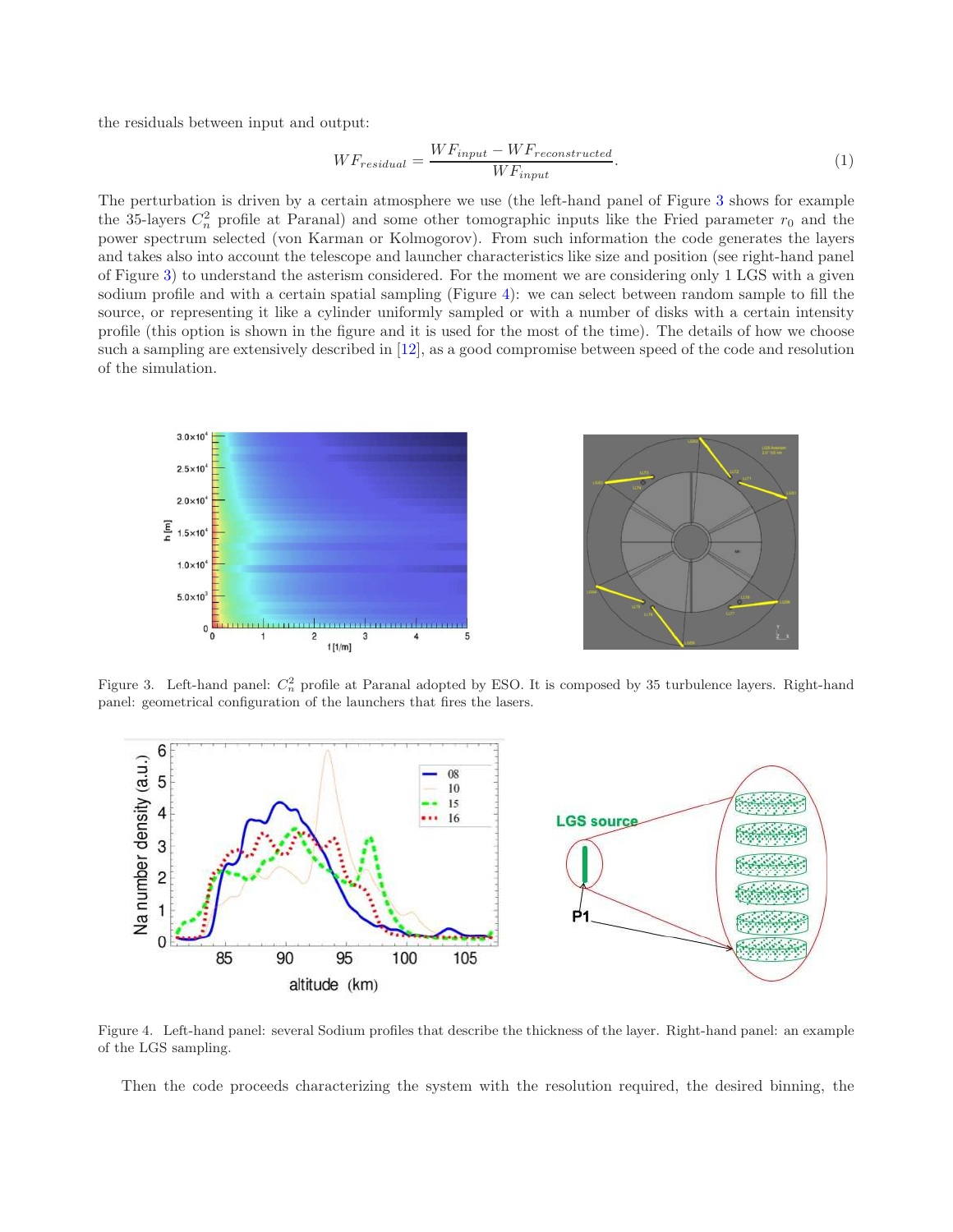apertures mask, and other information needed, also considering the cone effect due to the finite distance of the source to select the portion of the atmosphere to be considered (Figure 5).



Figure 5. Left-hand panel: pupil mask of the ELT used in the simulation. Central panel: representation of the cone effect due to the finite distance of the source. The light of the laser intercepts only a portion of the different atmospheric layers. Right-hand: geometrical parameters of the I-WFS describing the size of the sensor and of the reflecting parts.

The final step is considering the geometrical characteristics of the sensor, i.e. the I-WFS (Figure 5) and, adding all the information, the code measures how the pupils are illuminated by each sub-aperture and calculates the signal as follows:

$$
S_x = \frac{A - B}{A + B}, \qquad S_y = \frac{A + B - C}{A + B + C} \tag{2}
$$

where A and B are the reflective pupils, while C is the transmitted one.

These signals are reconstructed using the interaction matrix, built using a Zernike basis through the same simulator with consistent parameters. For all the tests and runs we used the telescope diameter  $D = 38.5$  m and  $\lambda = 0.589 \ \mu \text{m}$ .

#### 3. TESTS AND FIRST RESULTS

In this section we describe the first tests we performed with the simulator. We used a Zernike basis with 100 modes: Figure 6 shows as an example how the 3 pupils and the 2 signals look like for the first 4 modes.

Once we have built the basis, we can do a first reconstruction (Figure 7): the input wavefront was generated linearly combining the 100 Zernike modes with coefficients taken considering the Noll sequential indices [13], as also shown in the plot of the same Figure. The residuals between input and output wavefronts are low, of the order of 20-30%, therefore the results are very promising, especially if we consider that they are obtained after only one run of the reconstruction, so in an open loop fashion.

Next step is try to close a proper loop to see whether it converges and evaluate the performance. Figure 8 shows that case using the same input wavefront described above and running 50 times the code. Looking at the wavefront error, measured from the residuals rms, we can consider the loop closed even before the 50 iterations, at around 6, and the Noll coefficients are perfectly recovered. However, it is important to mention that these tests were made using a "frozen" atmosphere, i.e. without dynamic disturbance, so in the infinite computing power (i.e. extremely optimistic and less realistic) case.

But once we tested that in the basic condition the code is running (and the I-WFS is working properly), we can vary some parameters to see how the results change and how stable/fast is the code. Figure 9 shows first results obtained changing the sampling of the source, the gain and the resolution, plus a first attempt of reconstruction using a turbulent wavefront, i.e. built from the given atmosphere and not as a combination of Zernike modes.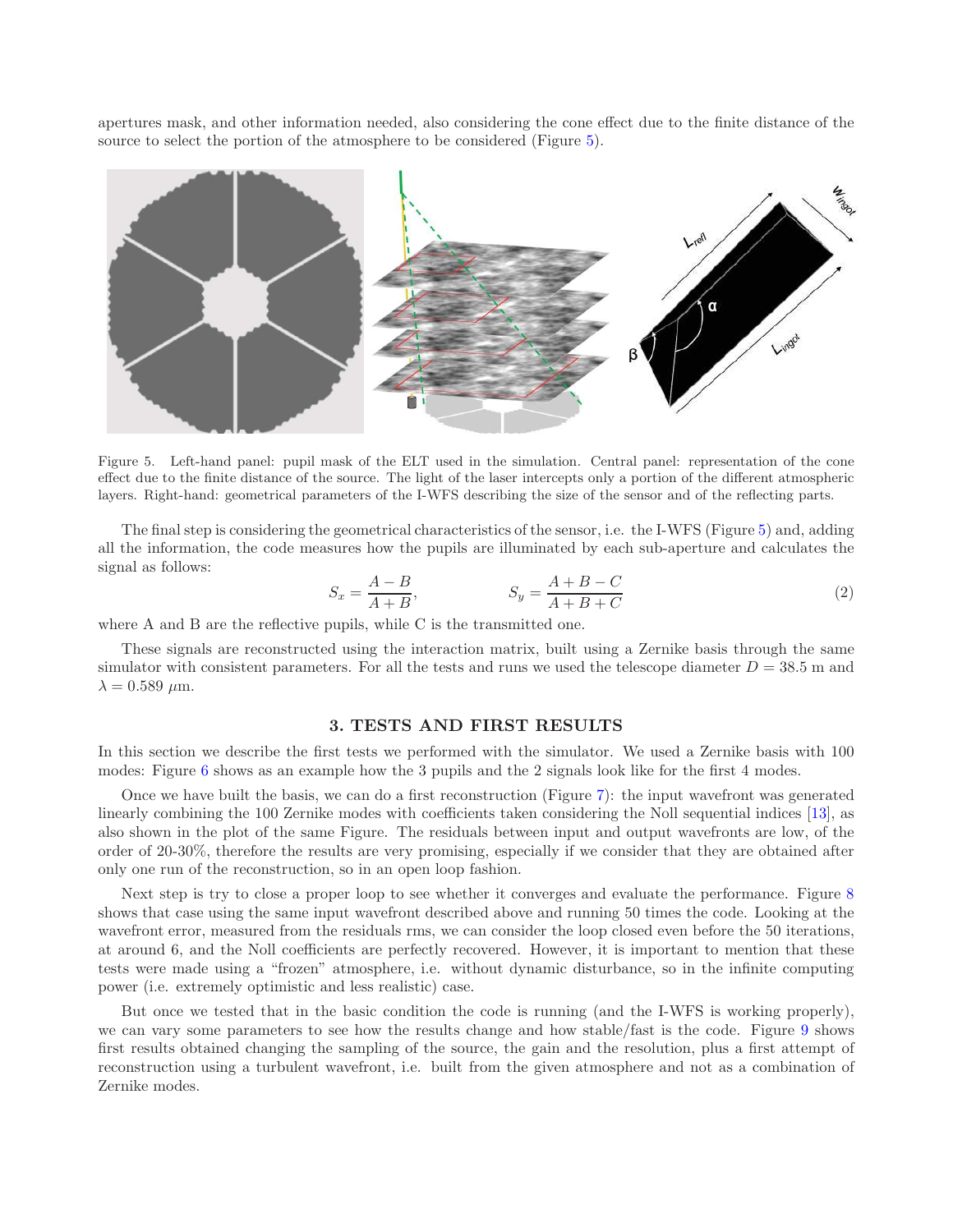

Figure 6. Top panel: 3 ingot pupils corresponding to the first 4 Zernike modes: on the first line we have the push movement, while second line represents the pull one. Bottom panel: 2 ingot signals measured from the 3 ingot pupils corresponding to the first 4 Zernike modes: on the left we have  $S_X$ , while  $S_y$  is represented on the right.

After a period of debugging and investigation of some issues, now all the outcome pointed in the right direction. At the moment we are working to increase the speed of the code in order to make more tests and evaluation before starting a proper end-to-end simulation, which we aim to compare with one obtained using a SH wavefront sensor to show how a 40-m telescope can benefit using the I-WFS.

## 4. CONCLUSIONS

We have set up a group working on an innovative wavefront pupil plane sensor for extended 3D sources and we are progressing in different aspects of its feasibility study:

- We have built an end-to-end simulator to test the performance of the I-WFS in the ELT configuration. It is stable and works properly.
- We have demonstrated that we were able to close the loop and perform a good reconstruction of the wavefront at least for a static turbulence.
- We are improving the simulations changing the input parameters as resolution, sampling, number of modes and dynamical disturbance to have a full description of the performance. This is going parallel with the need of speed-up the code.
- We will compare the results with those obtained using SH-WFS and with those obtained in the laboratory (first results are described in 14) to evaluate properly the positive impact of a I-WFS on a 40-m telescope.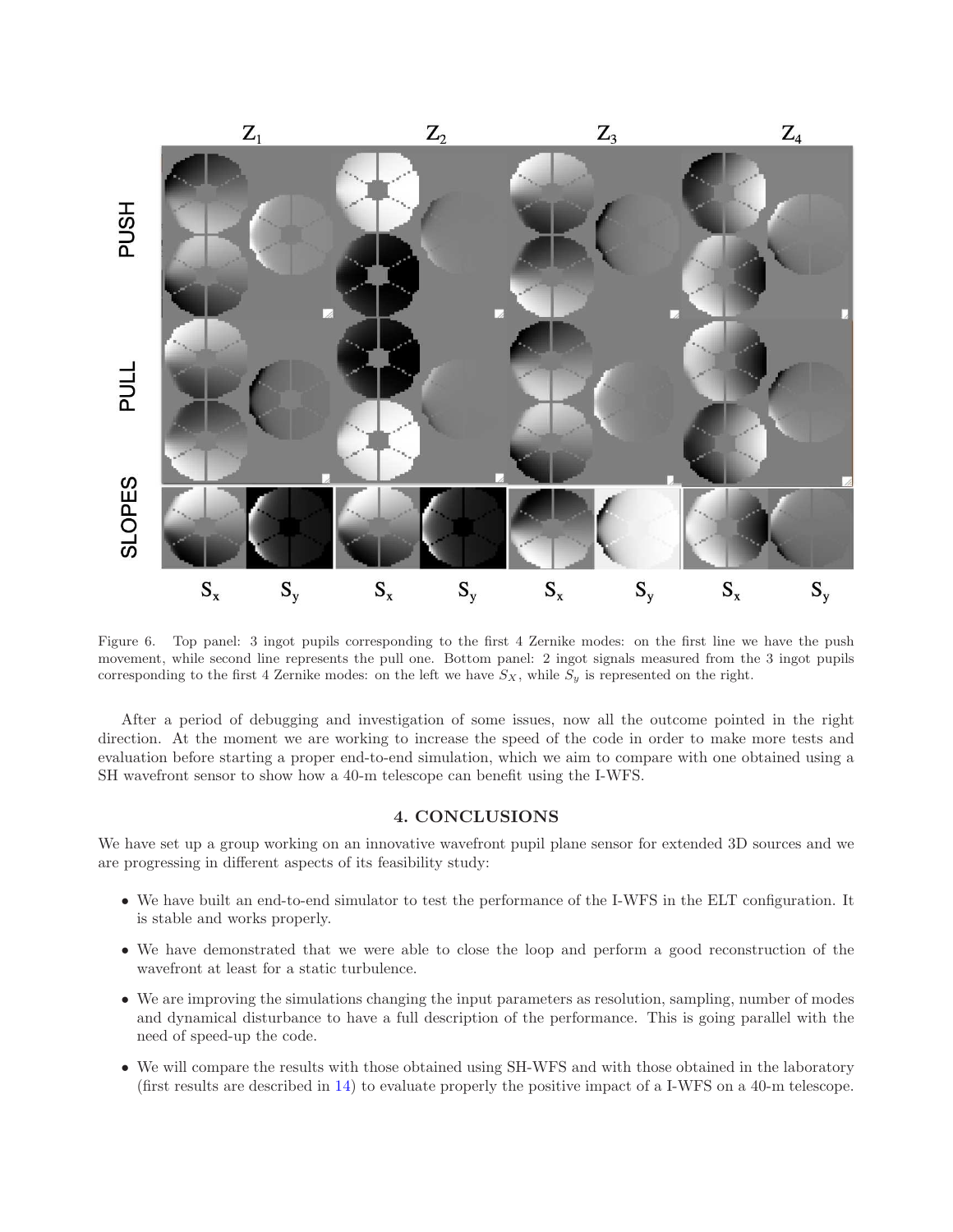

Figure 7. Example of a reconstruction. Top panel: the input wavefront (on the left) is built linearly combining the 100 Zernike modes basis using Noll coefficients and it is reconstructed by the simulator (central panel). On the left the residuals between input and output are shown using a different scale to highlight the features inside. Bottom panel: 100 Noll coefficients used as input (black line) and recovered after the reconstruction (red line) in one rune of the code, so in open loop. The bottom plot represents the difference between them.

#### REFERENCES

- [1] Ragazzoni, R., Portaluri, E., Viotto, V., Dima, M., Bergomi, M., Biondi, F., Farinato, J., Carolo, E., Chinellato, S., Greggio, D., Gullieuszik, M., Magrin, D., Marafatto, L., and Vassallo, D., "Ingot Laser Guide Stars Wavefront Sensing," AO4ELT5 , arXiv:1808.03685 (Aug 2017).
- [2] Gilmozzi, R. and Spyromilio, J., "The European Extremely Large Telescope (E-ELT)," The Messenger 127 (Mar. 2007).
- [3] Johns, M., "The Giant Magellan Telescope (GMT)," in [Extremely Large Telescopes: Which Wavelengths? Retirement Symposium for Arne Ardeberg], SPIE 6986, 698603 (Apr. 2008).
- [4] Szeto, K., Roberts, S., Gedig, M., Austin, G., Lagally, C., Patrick, S., Tsang, D., MacMynowski, and et al., "TMT telescope structure system: design and development progress report," in [Ground-based and Airborne Telescopes II], SPIE 7012, 70122G (July 2008).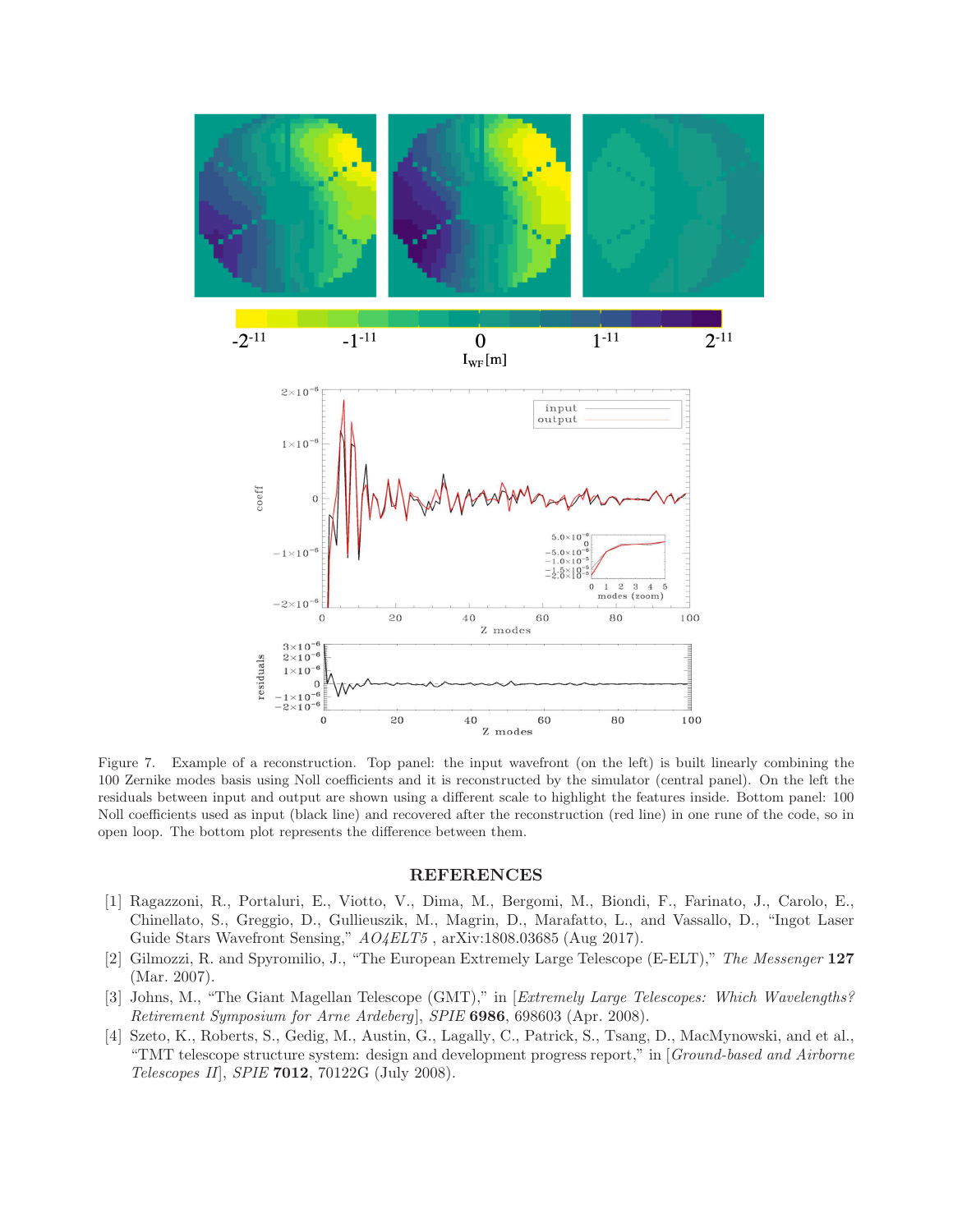

Figure 8. Example of a reconstruction in a close loop. Left-hand panel: 100 Noll coefficients used as input (black line) and recovered after closing the loop (red line). The bottom plot represents the difference between them. Right-hand panel: wavefront error measured as the rms of the residuals as a function of the iterations.



Figure 9. Top panel, from left to right: wavefront error rms and corresponding K-band Strehl ratio measured for different gains used for the reconstruction, and wavefront error rms obtained changing the sampling of the source. Bottom panel: reconstruction run with input, output, and residual wavefront obtained with a different resolution with respect to Figure 8 (on the left), and using a full turbulence as input (on the right). The greyscale is kept the same to enanche the internal features.

- [5] Beckers, J. M., "Detailed compensation of atmospheric seeing using multiconjugate adaptive optics.," in [SPIE], Roddier, F. J., ed., Society of Photo-Optical Instrumentation Engineers (SPIE) Conference Series 1114, 215–217 (Sep 1989).
- [6] Fried, D. L., "Focus anisoplanatism in the limit of infinitely many artificial-guide-star reference spots.," Journal of the Optical Society of America A 12 (May 1995).
- [7] Pfrommer, T., Hickson, P., and She, C.-Y., "A large-aperture sodium fluorescence lidar with very high resolution for mesopause dynamics and adaptive optics studies," *Geophysical Research Letters* 36, L15831 (Aug. 2009).
- [8] Diolaiti, E., Schreiber, L., Foppiani, I., and Lombini, M., "Dual-channel multiple natural guide star wavefront sensor for the E-ELT multiconjugate adaptive optics module," in [Adaptive Optics Systems III], SPIE 8447, 84471K (July 2012).